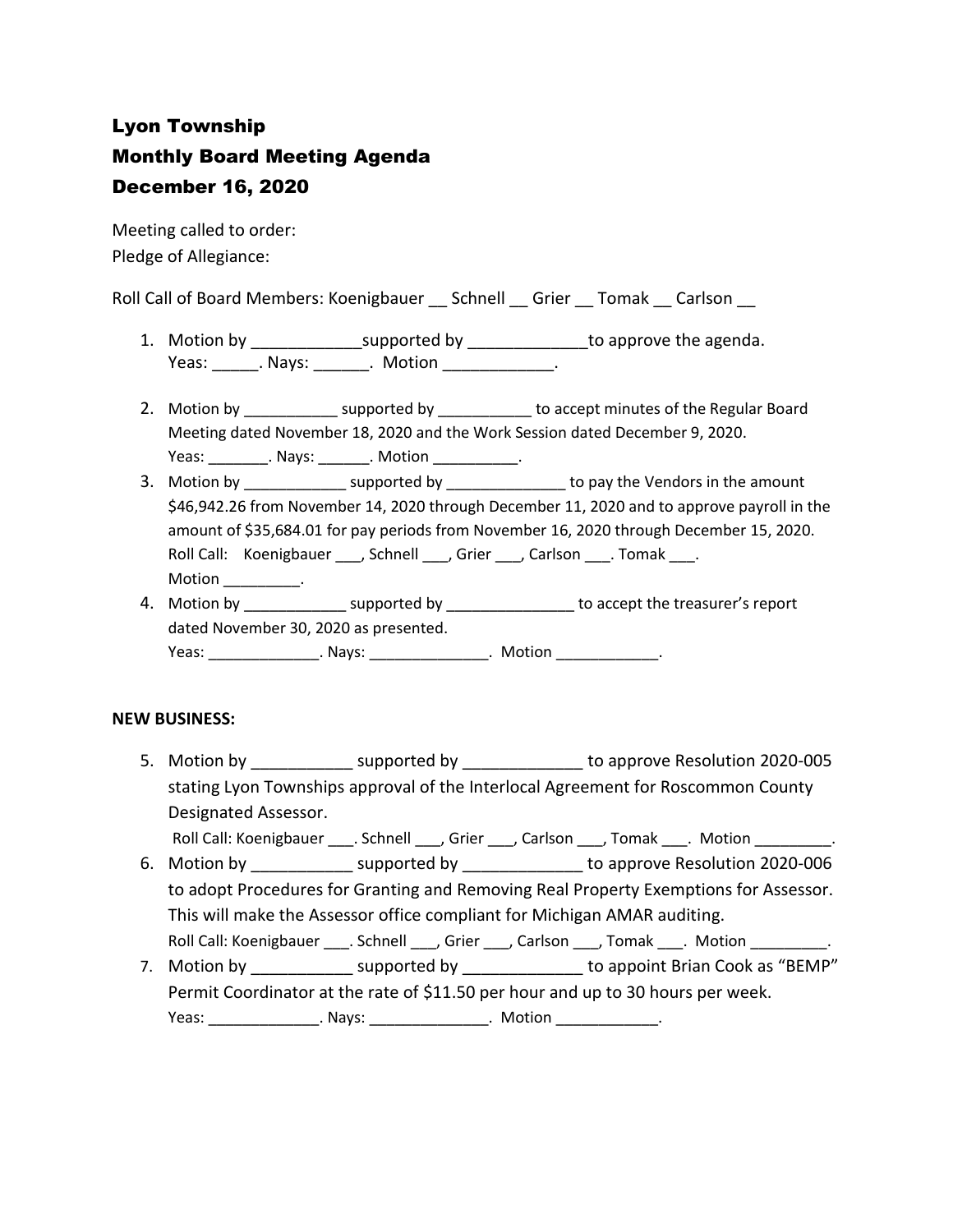8. Motion by supported by to appoint Courtney Hoeltzel as Deputy Clerk at \$11.50 per hour and up to 30 hours per week. Yeas: \_\_\_\_\_\_\_\_\_\_\_\_\_\_\_\_\_. Nays: \_\_\_\_\_\_\_\_\_\_\_\_\_\_\_\_. Motion \_\_\_\_\_\_\_\_\_\_\_\_\_\_.

9. Motion by \_\_\_\_\_\_\_\_\_\_\_\_\_ supported by \_\_\_\_\_\_\_\_\_\_\_\_\_\_\_ to appoint Lenette Tomak as Deputy Treasurer, (as a trustee with additional duties) at \$11.50 per hour and up to 30 hours per week. Yeas: \_\_\_\_\_\_\_\_\_\_\_\_\_. Nays: \_\_\_\_\_\_\_\_\_\_\_\_\_\_. Motion

- 10. Motion by \_\_\_\_\_\_\_\_\_\_\_ supported by \_\_\_\_\_\_\_\_\_\_\_\_\_ to have Lenette Tomak continue to fill in as Receptionist of Lyon Township, as needed, (as a trustee with additional duties) until a full time receptionist is required at the pay rate of \$11.00 per hour and up to 30 hours per week concurrent with her Deputy Treasurer position. Yeas: \_\_\_\_\_\_\_\_\_\_\_\_\_\_\_\_. Nays: \_\_\_\_\_\_\_\_\_\_\_\_\_\_\_\_. Motion \_\_\_\_\_\_\_\_\_\_\_\_\_\_.
- 11. Motion by \_\_\_\_\_\_\_\_\_\_\_\_ supported by \_\_\_\_\_\_\_\_\_\_\_\_\_\_ to appoint Lenette Tomak and Nancy Bresette to the Roscommon Area Public Library board for a term of 4 years, as Lyon Township representatives. Yeas: \_\_\_\_\_\_\_\_\_\_\_\_\_\_\_\_. Nays: \_\_\_\_\_\_\_\_\_\_\_\_\_\_\_\_\_. Motion \_\_\_\_\_\_\_\_\_\_\_\_\_\_\_\_\_\_\_\_\_\_\_\_
- 12. Motion by example of the supported by to remove Parcel# 007-367-026-0000 from the Waste Assessment. Per Julie Tatro, the dwelling was torn down and the lot is now vacant. Yeas: \_\_\_\_\_\_\_\_\_\_\_\_\_\_\_\_\_. Nays: \_\_\_\_\_\_\_\_\_\_\_\_\_\_\_\_\_. Motion \_\_\_\_\_\_\_\_\_\_\_\_\_\_\_\_\_\_\_\_\_\_\_
- 13. Motion by \_\_\_\_\_\_\_\_\_\_\_\_\_\_\_\_\_ supported by \_\_\_\_\_\_\_\_\_\_\_\_\_\_\_\_\_ to appoint Tom Metcalf (retro active to December 15, 2020) to fill the vacancy of Mark Bender on the Board of Review, with appointment expiring Dec 31, 2020.

Yeas: \_\_\_\_\_\_\_\_\_\_\_\_\_\_\_\_\_. Nays: \_\_\_\_\_\_\_\_\_\_\_\_\_\_\_\_\_\_. Motion \_\_\_\_\_\_\_\_\_\_\_\_\_\_\_\_\_\_\_\_\_\_

### **OLD BUSINESS:** None

\_\_\_\_\_\_\_\_\_\_\_\_.

**CORRESPENDENCE:** 2 separate emails from Kim Owczarzak and Pam Delahanty

### **GUEST SPEAKERS:** None

### **DEPARTMENT REPORTS:**

### **W. Cleeves:**

Fire Department:

#### **Dailey:**

Cemetery:

Ordinance: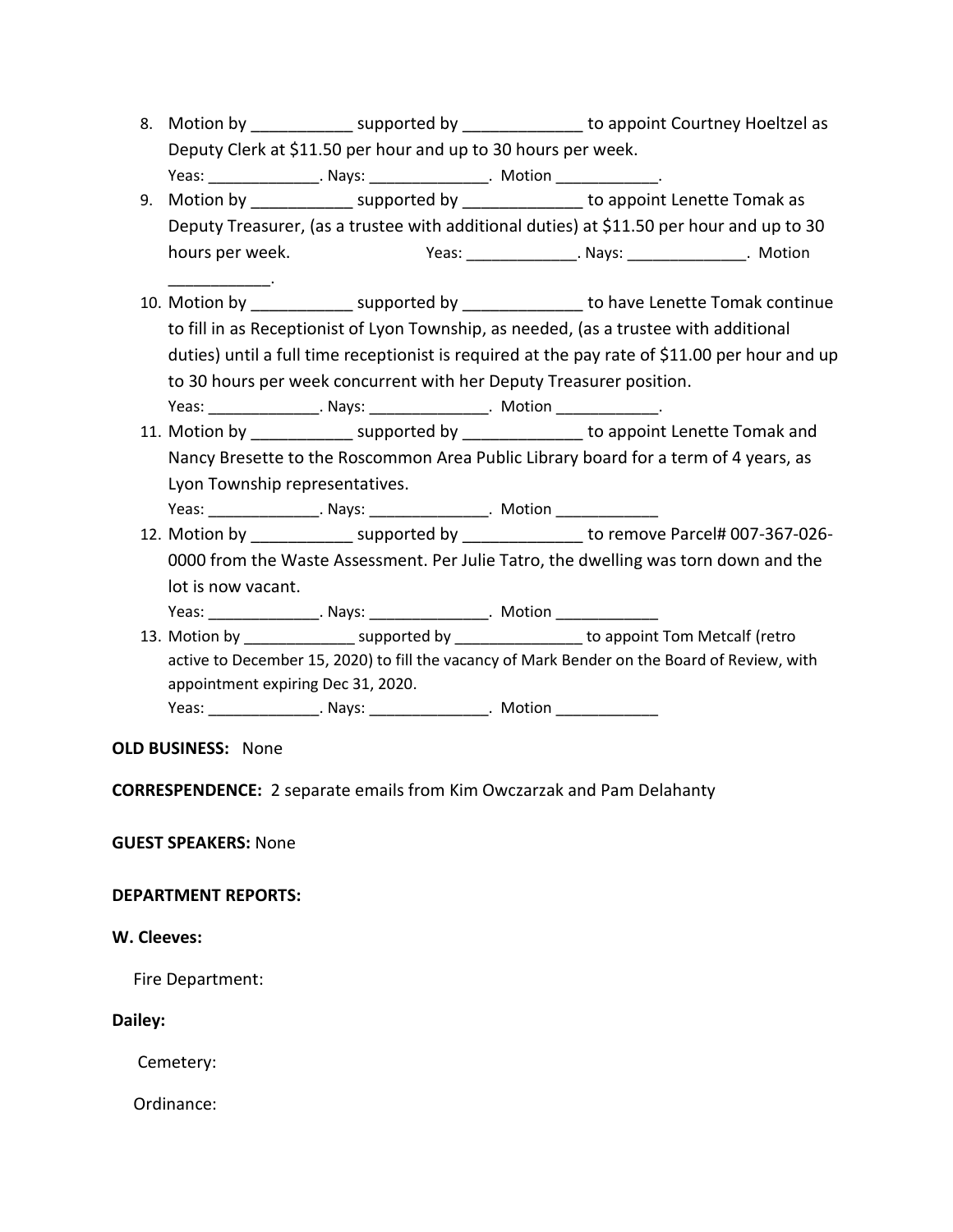# **JC Holder:**

Parks:

Maintenance:

### **Carlson:**

Planning Commission:

Recreation Committee:

### **Cook:**

HLUA:

### **Tomak :**

Library:

## **Supervisor:**

Trash:

Building**:**

### **BOARD COMMENTS:**

**Supervisor Koenigbauer:**

**Clerk Schnell:**